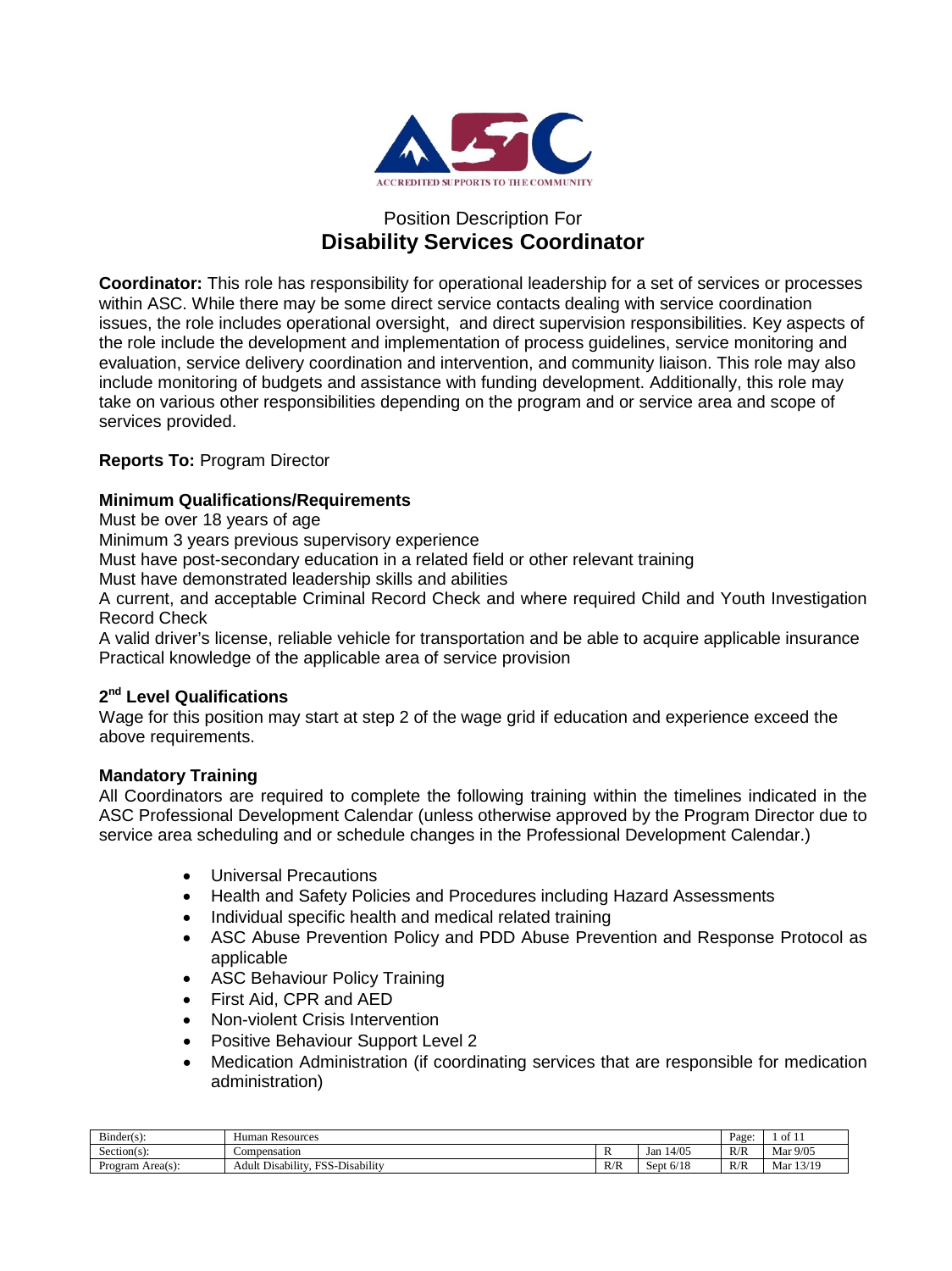- Safe Water Temperatures and Bathing (only if coordinating services that are responsible for bathing)
- Class 4 licensing (if working in an area that requires class 4 licensing)
- Risk Assessment Training
- Suicide prevention training children's services

# **Key Performance Area Overview***:*

The **Coordinator** has an important operational leadership role. The role requires a positive attitude that acknowledges the gifts and passions of persons with disabilities, an aptitude for service and support, and a relevant knowledge and skill base.

- A positive attitude and belief that persons with disabilities have the right and responsibility to define and pursue their life choices, and pursue active participation and involvement in the community.
- An understanding of the opportunities and options available to persons with disabilities
- Cultural and ethnic sensitivity.
- A full understanding of planning and delivery of services for persons with disabilities, and the political environment in which these services are delivered.
- An in-depth knowledge and understanding of relevant general and organization-specific policies, procedures, operational protocols, legislation, professional code of ethics and guidelines, contract terms and conditions, and other practice guidelines.
- Demonstrated operational leadership skills related to planning, implementation, evaluation and management.
- Demonstrated supervisory, leadership, team-building and related skills and capabilities; including strong coaching and mentoring skills, and the ability to use effective conflict resolution and mediation techniques.
- Well-developed computer and writing/reporting skills in accordance with the specific role and agency/service requirements.
- Well-developed observation and interpretive skills to support service integration, and delivery.
- Effective time and priority-management and the ability to balance competing demands/priorities. This includes knowing when it is appropriate to consult or ask for assistance.
- Knowledge of basic rules and guidelines for personal health and safety.
- The ability to work various shift and in physically challenging situations, if required.
- Lead and participate in the development of operational and service delivery plans and budgets relative to a particular service area or group of related services, in accordance with the ASC's Strategic Plan.
- Prepare service area specific procedures and guidelines, communication plans, implementation strategies, jointly with others as appropriate. This includes ensuring that required standards are met (Accreditation, Occupational Health and Safety, etc.).
- Ensure that services are monitored, evaluated and managed to optimize opportunities for individuals being served and the use of ASC resources.
- Coordinate staffing/human resource planning for an applicable service area.
- Facilitate and participate in staff recruitment, orientation, evaluation, and professional development.
- Provide leadership and support to Team Manager, and direct service staff to enable effective staff assignment and service delivery.
- Promote and advocate on behalf of the organization, its services, the direct service team and the individuals supported. This may include issue and conflict management/resolution among agency staff or between the organization and other service providers, families/guardians.

| $\mathbf{r}$<br>$Binder(s)$ : | Human<br>Resources                                                                |     |              | Page | 2011         |
|-------------------------------|-----------------------------------------------------------------------------------|-----|--------------|------|--------------|
| $Section(s)$ :                | Compensation                                                                      | . . | 14/05<br>Jan | R/R  | Mar 9/05     |
| -<br>Program Area(s):         | $\sim$<br>$\cdots$<br>ra<br>$\cdots$<br>Adult<br>-Disabilitv<br>. Disability<br>. | R/R | 6/18<br>Sept | R/R  | 13/19<br>Mar |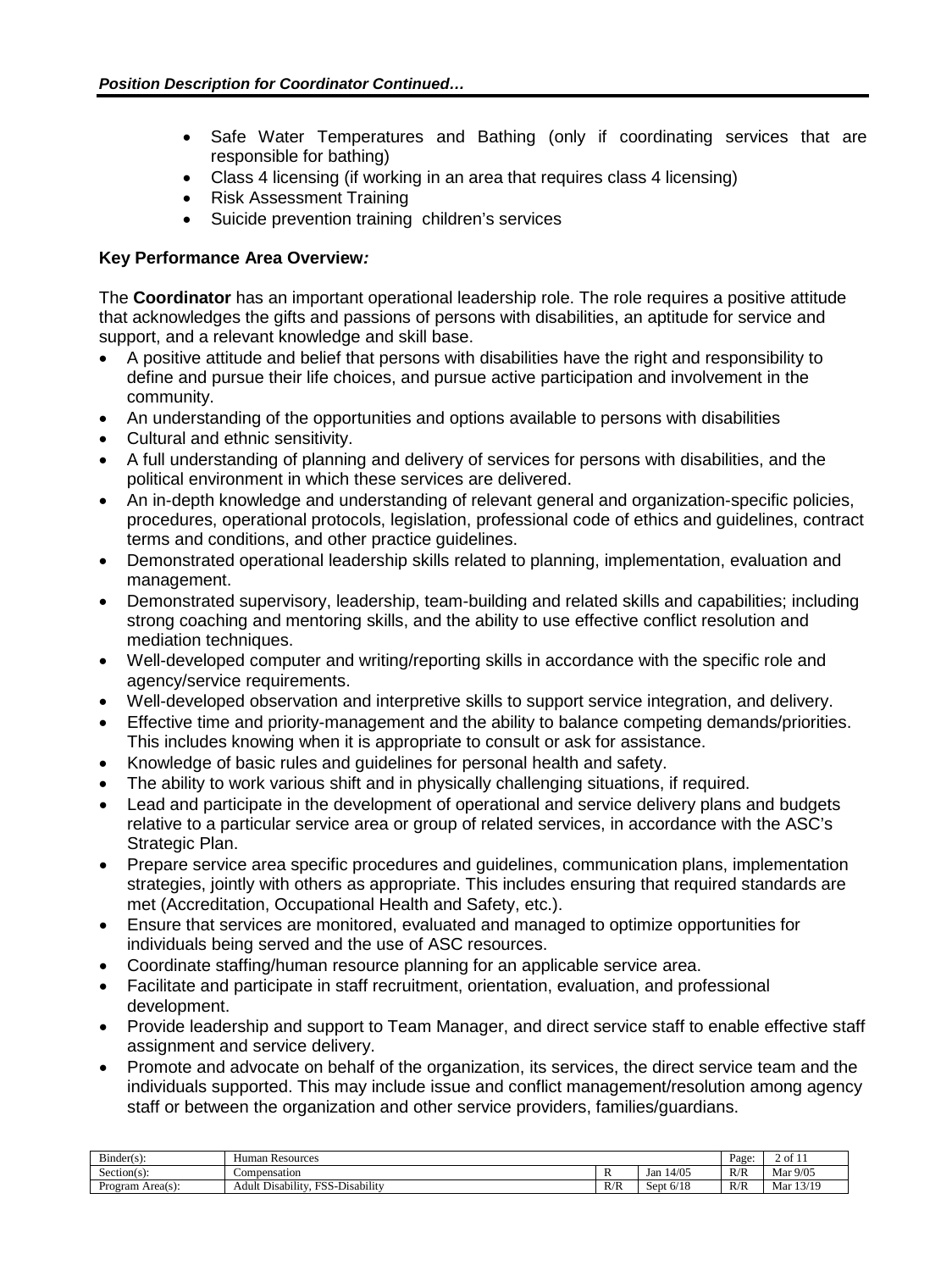- Engage with the community to encourage and support community options and connections: connect with other organizations and groups to expand options available within the community.
- Maintain appropriate documentation and records.
- Undertake special tasks, research, projects or other assignments, including representing the organization on professional or community committees.
- Act as the team resource for policies, procedures, legislation and regulations, service protocols, ethical codes and guidelines. This may include being an "on-call" resource (possibly part of the on-call rotation) for emergency and off-hour coverage for individual and staff support.
- Facilitate risk assessment process and the development of Individual Service Plans.
- Support Team Managers to develop and manage team scheduling and budgets.
- Facilitate and participate in the intake process and ensure adequate information is obtained for Placement Committee decision making.
- Participate in service orientation to ensure Individuals and families receive information regarding service delivery, policies and procedures.

# **Core Competencies***:*

**1. Building Relationships:** Supporting the development and maintenance of meaningful relationships between the individual and others in the community, or between the organization and other service areas in the organization, funders and community groups.

### **1.1. Supports active participation in the community.**

- Identifies groups and/or social, volunteer or work activities in the community that match the individual's interests.
- Find people and settings in the community that are welcoming and a good fit for the individual.
- Supports the individual's contribution to activities and engagement with others in the community setting.

# **1.2. Supports meaningful personal relationships with others in the community.**

- Identifies the individual's strengths and needs (e.g., communication, social skills) related to development and maintenance of social relationships.
- Identifies practical barriers (e.g., transportation, resources) that may make building or maintaining relationships challenging for the individual.
- Works with the individual and others in the planning team or support network to identify and implement strategies to overcome personal or practical barriers.
- Recognizes barriers to relationships and how stress, mental health, addictions or behaviours of concern may affect development and maintenance of social relationships.

### **1.3. Develops community opportunities.**

- Identifies services, groups and/or community organizations that can be potential partners or supporters of the service area, organization or the individuals it supports.
- Advocates with services, organizations or community members for inclusion of individuals with disabilities, citizenship rights and opportunities that other citizens have.
- Engages with other organizations, programs, groups or community resources to build positive working relationships based on shared goals or opportunities with mutual benefits.

# **1.4. Collaborates with the community.**

- Initiates collaboration with other groups/organizations on projects or methods of operating.
- Works to effectively resolve conflict.

| $\mathbf{r}$<br>$Binder(s)$ : | Human Resources                                                                                                              |           |                                                       | Page | $\rightarrow$ of 1.                      |
|-------------------------------|------------------------------------------------------------------------------------------------------------------------------|-----------|-------------------------------------------------------|------|------------------------------------------|
| $\sim$<br>$Section(s)$ :      | Compensation                                                                                                                 |           | 14/05<br>Jan                                          | R/R  | Mar 9/05                                 |
| Program Area(s):              | $\cdots$<br>$T^{C}$<br>$\cdots$<br>$\sim$<br>$\overline{\phantom{a}}$<br>Disability<br>Disability<br>Adult<br>ъ.<br>$\cdots$ | D/T<br>NN | 710<br>$\sim$ $\alpha r$ <sup>+</sup><br>-6/18<br>いしい | R/R  | 13/19<br>Mar<br>$\overline{\phantom{a}}$ |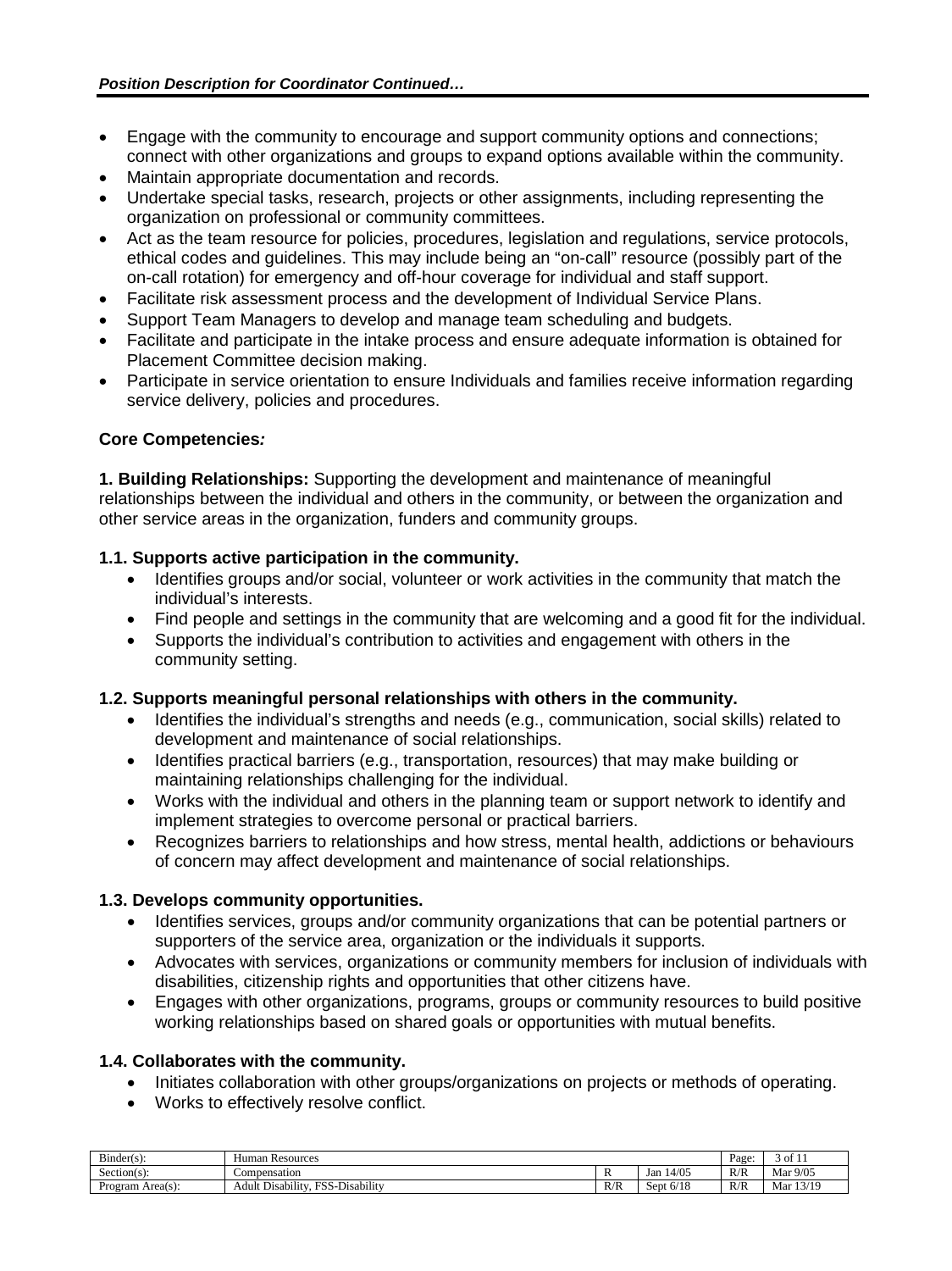• Aligns multiple viewpoints across groups to foster collaboration that best meets the needs of supported individuals or the organization.

**2. Communication:** Engaging in respectful interactions with individuals, families, team members, and other professionals that builds understanding, encourages open sharing of information and feelings, and supports working together. Communication includes listening, writing, speaking, sign language, gestures, facial expressions and body language.

### **2.1. Listens to gain a better understanding.**

- Puts aside distractions and focuses full attention on those trying to communicate to encourage them to communicate.
- Listens quietly and patiently to others' words and their emotional tone, and watches facial expressions and body language in order to communicate interest and build a better understanding of the other person.
- Checks own understanding of others communication by rewording, asking follow-up questions, etc., without interrupting what they are saying.
- Recognizes that challenging behaviour can be a form of communication and seeks to understand the circumstances leading to it and its value to the individual.

### **2.2. Speaks to share information and ideas clearly.**

- Shares information in a timely fashion, so that others who need to know have enough time to make informed decisions or prepare for change.
- Adapts content, style, tone and method of communication to suit the other person's history, language, cultural background and level of understanding.
- Checks to see that others understand by asking them to put what was said in other words, give examples, demonstrate it, answer open-ended questions or add their own ideas.
- Addresses misunderstandings with examples that are relevant to the person's specific situation or life experience.
- Accurately describe ASC and its programs and services to others.

**3. Documentation:** Ensuring all necessary documentation is accurate, factual, and required follow up occurs.

### **3.1. Writes to document events and guide action.**

- Following employer policies and timelines, documents what others need to know in order to understand and take action in a timely way.
- Review, and monitor documentation and coach employees as required to meet all documentation requirements as per ASC Policy and Procedures.
- Ensure that identified follow up is completed.

**4. Creative Problem Solving and Decision Making:** Identifying and solving problems by seeking complete information to understand the situation from the viewpoint of all who are affected, identifying and weighing the pros and cons of alternatives, and where appropriate involves the individual(s) in choosing the most appropriate course of action given the circumstances.

### **4.1. Uses a practical approach to solve problems.**

- Uses one's knowledge, common sense and/or past experience to recognize, understand and solve problems/issues.
- Breaks down a complex problem/issue into its parts.
- Identifies multi-dimensional (discrepancies and trends) factors influencing a problem situation.

| $\sim$ $\cdot$<br>$Binder(s)$ :          | Human<br>Resources                                                                 |     |              | Page | - of                              |
|------------------------------------------|------------------------------------------------------------------------------------|-----|--------------|------|-----------------------------------|
| $\sim$<br>$Section(s)$ :                 | Compensation                                                                       |     | 4/05<br>Jan  | R/R  | 9/05<br>Mar                       |
| $\blacksquare$<br>$Area(s)$ :<br>Program | $\cdots$<br>$\sim$<br>∽∙<br>.<br>EC 6<br>Adult<br>-Disability<br>Disabilit<br>ندهد | R/R | 6/18<br>Sept | R/R  | 12/10<br>Mar<br>$\gamma$<br>1 J I |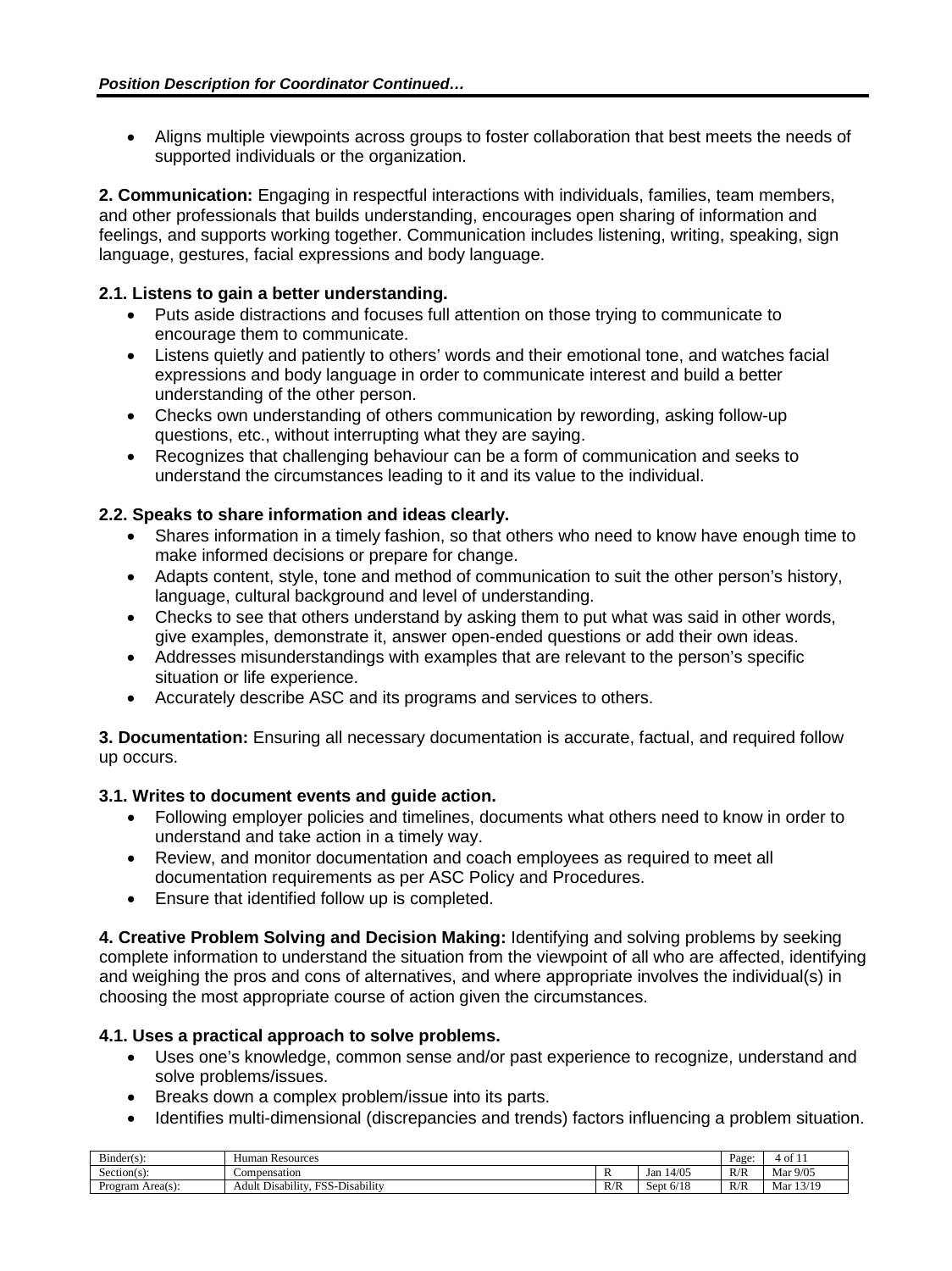- Goes beyond the obvious implications of a set of facts to consider deeper or long-range implications.
- Recognizes cause and effect relationships in a situation that are likely to affect the outcome.
- Considers the pros and cons of possible solutions for each of those affected by the situation.

### **4.2. Is open to new ideas or creative solutions.**

- Is willing to consider a new perspective.
- Applies new information to work out problems and situations.
- Works with others to find solutions that meet the needs of all stakeholders through mutual agreement.

### **4.3. Considers multiple options to solve a problem or issue.**

- Identifies more than one possible solution to consider.
- Attempts to develop creative solutions when there are few or no guidelines available.
- Recognizes underlying issues and the impacts of decisions or courses of action.
- Identifies and acts on the best course of action.

**5. Flexibility:** Understanding and appreciating different and opposing perspectives on an issue or situation, and adapting one's approach as the requirements of a situation change (including changes in job requirements).

### **5.1. Accepts need for flexibility.**

- Acknowledges that other people's differing points of view have value.
- Demonstrates willingness to change ideas or perceptions based on new information or contrary evidence.
- Maintains the intent of policies, and exercises good judgement when making decisions.
- Recognizes and responds to the evolving nature of the work.
- Demonstrates willingness to change scheduled shifts to meet demands.

### **5.2. Adapts strategies.**

- Sets and adjusts priorities among multiple tasks (e.g., putting important tasks on hold to handle an urgent need, and then returning to important tasks).
- Evaluates the situation and decides what actions or approach to take.
- Tailors own approach to an issue/situation based on the differences in culture, working or learning style and priorities of others in the team (including the individual).
- Evaluate and assess the results of one's actions and adapts as necessary.

**6. Service to People:** Identifying and acting to address current and upcoming needs of individual(s); providing (or ensuring provision of) effective service to internal (individuals, families, guardians/trustees, coworkers) and community contacts.

# **6.1. Identifies and responds effectively to individuals' requests**

- Reviews documentation and relevant information to seek a better understanding of the individual.
- Seeks input and feedback from individuals to develop a clear understanding of their needs and outcomes.
- Responds to requests efficiently and effectively.
- Meets individuals' needs in a respectful, helpful and responsive manner.
- Takes action beyond specific request within established service standards.

| $\sim$<br>$Binder(s)$ : | Human<br><b>Resources</b>                             | -<br>Page | $\overline{\phantom{a}}$<br>$\sim$ 01 1 1 |     |              |
|-------------------------|-------------------------------------------------------|-----------|-------------------------------------------|-----|--------------|
| $Section(s)$ :          | Compensation                                          |           | 14/05<br>Jan                              | R/R | Mar 9/05     |
| Program Area(s):        | ECC<br>-Disability<br>Disability<br>Adult<br>$.3.3-7$ | R/R       | 6/18<br>Sept                              | R/R | 13/19<br>Mar |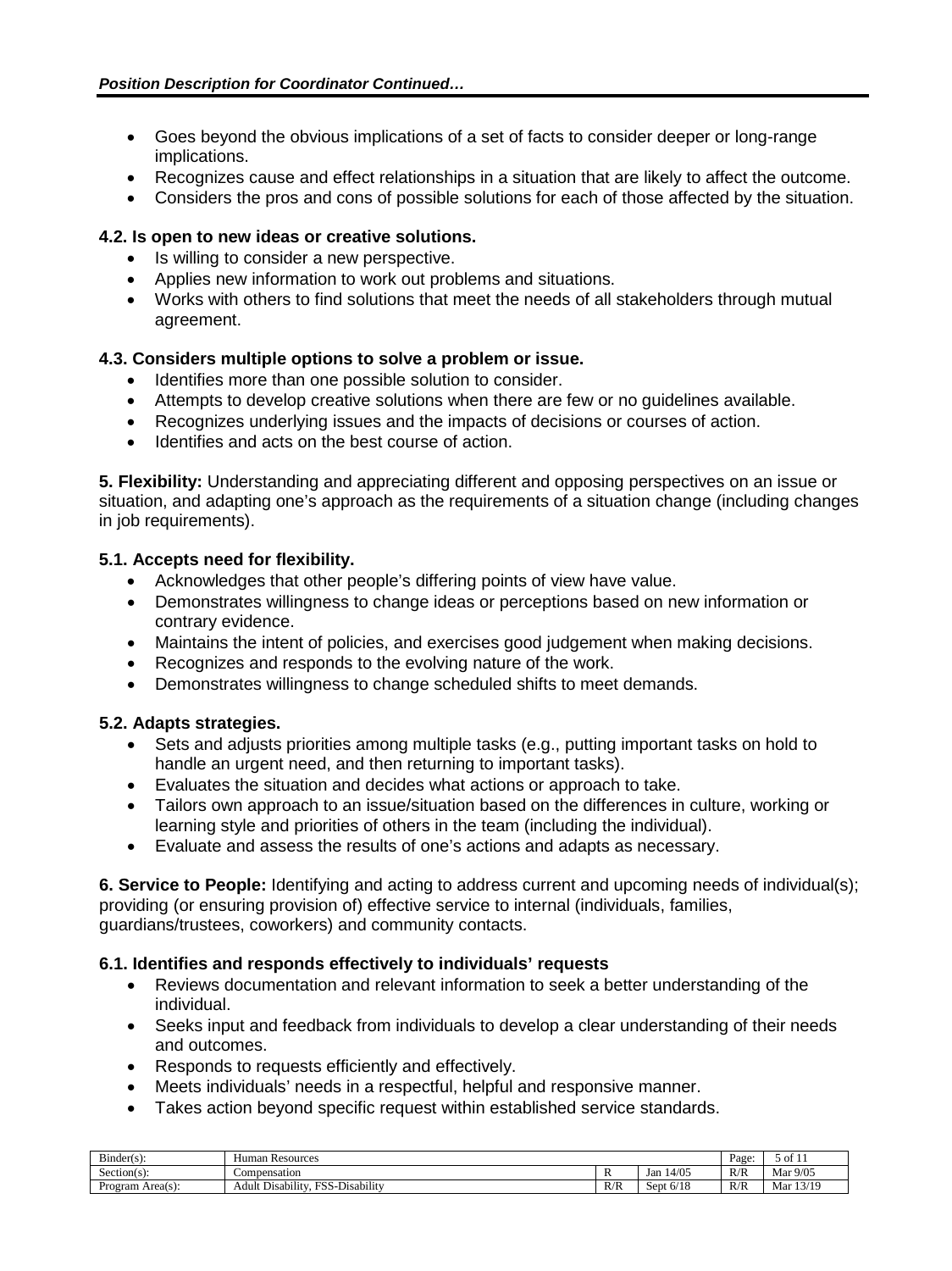- Refers complex questions to the supervisors.
- Adjusts approaches based on feedback from the individual.

### **6.2. Advocates with others to meet individuals' needs**

- Anticipates areas where support or influence will be needed and discusses situation/concerns with appropriate others.
- Describes individuals' human and service rights and responsibilities in ways the individual understands.
- Provides instruction, guidance and support in a helpful and supportive manner.
- Encourages individuals to take an active role in achieving their goals.
- Shows belief in and respect for others' capabilities by speaking of them in positive terms.
- Provide positive feedback as individuals move towards building skills and abilities.

### **6.3. Anticipates and adapts to individual needs.**

- Seeks input on a regular, ongoing basis.
- Uses understanding of the individual's viewpoint to identify barriers and advocate on their behalf.
- Works with the individual to adjust services, or problem solve to meet their needs.

### **6.4. Builds medical and/or behavioural support plans into services**

- Works with the individual to adjust services, products or solutions to meet their needs.
- Prepares rationale to support the development, continuation, need for changes or discontinuation of support plans.

### **6.5. Fosters an individual-focused service culture**

- Uses knowledge of trends to influence the organization's ability to meet current and future needs of individuals being supported.
- Seeks to determine whether individuals are satisfied with the type and level of supports provided.
- Identifies benefits of services for individuals and looks for ways to add value to services.

### **7. Interpersonal Relations and Respect:** Building positive, committed working relationships with others.

### **7.1. Interacts respectfully with others.**

- Treats people with honor, dignity and respect in all situations by paying attention to the volume and tone of one's own voice, and interacting with them directly rather than through others.
- Uses person-first language when communicating information about individuals with disabilities.

# **7.2. Actively seeks to understand others and build relationships.**

- Takes the time to get to know and understand the interests, concerns and objectives of others.
- Attempts to identify the perspectives of others (e.g., fears, hopes, beliefs, expectations, goals, priorities) in preparing to discuss issues that could result in conflict.
- Pays attention to others' behaviours (e.g., body language, tone of voice, facial expressions, nuances, questions) to better understand their feelings and intent.
- Gains the confidence of others and establishes good working rapport with people regardless of any differences in backgrounds or cultures.

| $\sim$<br>$Bunder(s)$ : | : Resources<br>Human                                                    |     |                          | Page | -<br>ነ OI<br>. . |
|-------------------------|-------------------------------------------------------------------------|-----|--------------------------|------|------------------|
| -<br>$Section(s)$ :     | Compensation                                                            |     | 14/05<br>Jan             | R/R  | Mar 9/05         |
| -<br>Program Area(s):   | $\cdots$<br>F''<br>$\cdots$<br>Disability<br>. Disability<br>Adult<br>. | R/R | 2110<br>Sept<br>. O/ 1 C | R/R  | 13/19<br>Mar     |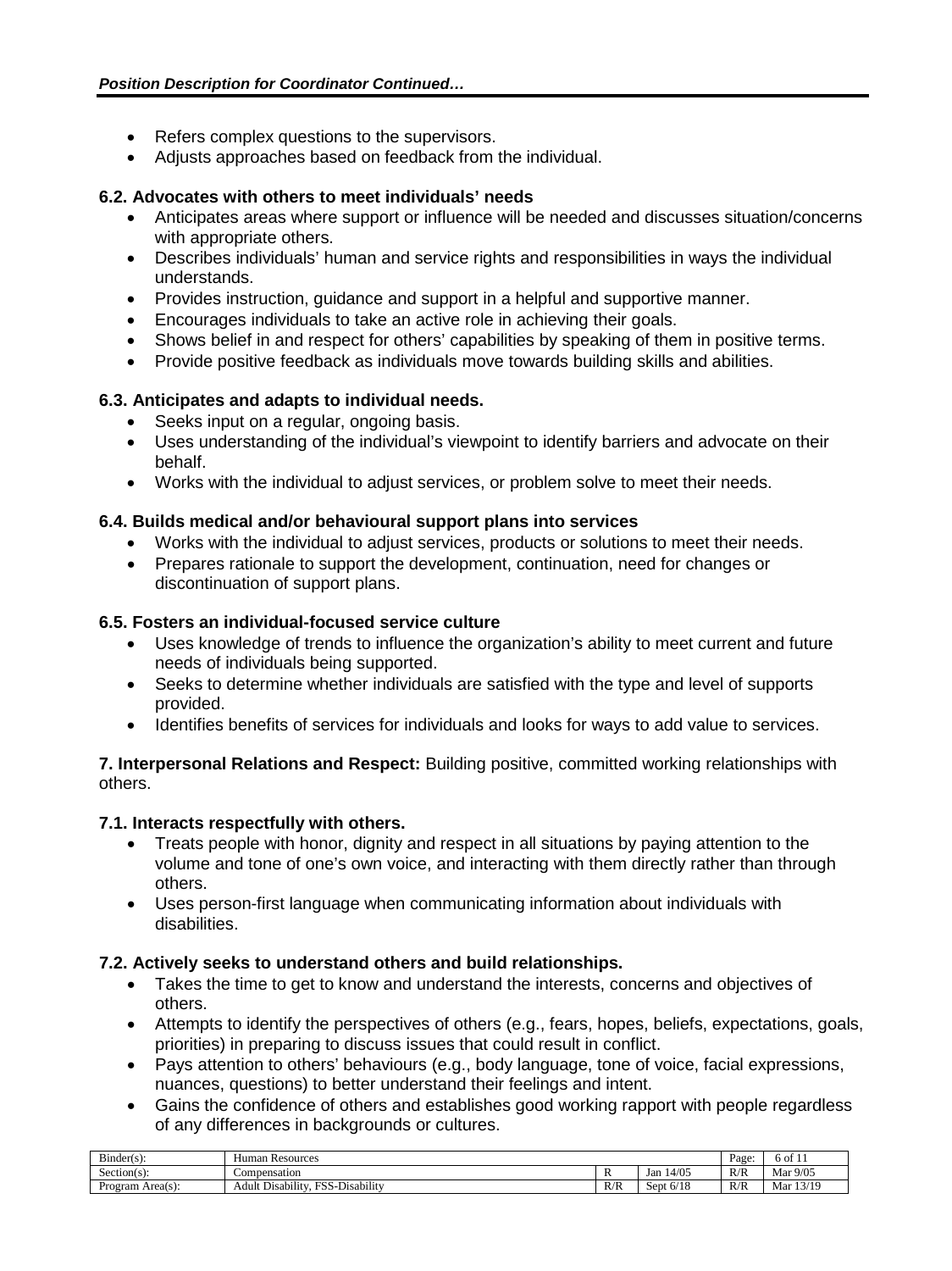### **7.3. Uses empathy.**

- Can recognize how another person views a situation and how it is different from their own viewpoint.
- Demonstrates sincere caring for what people are experiencing with words, tone of voice, facial expressions and body language.
- Observes others to anticipate reaction and tailors approach accordingly.
- Consistently adjusts one's own behaviours to reflect other's current, unexpressed or poorly expressed thoughts, concerns or feelings.
- Displays tact, cooperation, sensitivity and respect for the opinions and situations of others and their culture or background.

**8. Leading Others:** Leading and supporting a team to achieve outcomes by providing appropriate resources and support, motivation and accountability.

### **8.1. Builds team commitment and spirit.**

- Builds good morale and cooperation within the team.
- Fosters a climate of openness, and trust among team members by treating each person as a valued team member and helps people feel comfortable to say what they need and express differing opinions.
- Consults with others and maintains objectivity when working on issues.
- Consistently holds self and others accountable for promoting collaboration and resolving conflicts.
- Effectively works to resolve conflict.

### **8.2. Facilitates the team function through good meeting processes.**

- Sets agendas and objectives, and assigns tasks or items to others.
- Conducts effective meetings, managing time to reach the meeting's objectives.
- Solicits ideas and contributions from team members in planning, problem solving and decision-making.
- Keeps staff well-informed on work issues and changes, explaining reasons for decisions.

### **8.3. Promotes team member effectiveness**

- Creates the conditions that enable effective team work (e.g., setting clear direction, providing appropriate structure and resources, getting the right people).
- Ensures that the strengths and skills of all team members are used to their full advantage.
- Takes a proactive, positive view of staff and their capabilities, ensuring staff understand their role and responsibilities, coaching and supporting them in improving their skills.
- Recognize staff efforts and provide constructive feedback to the team and individual members.

**9. Maintaining a Safe and Healthy Workplace:** Ensuring the health and safety of oneself and others and taking responsibility to work safely.

### **9.1. Practises health and safety skills on the job.**

- Follows safety procedures and protocols set out in policy.
- Practises universal precautions consistently.
- Recognizes risks and takes actions to manage risks.
- Participates in hazard assessing and follows identified controls.
- Recognizes signs of stress or health issues in oneself and takes actions to maintain health and effectiveness.

| $\sim$<br>$Bunder(s)$ : | Human Resources                                             |           |              | Page | Οİ<br>-1-1   |
|-------------------------|-------------------------------------------------------------|-----------|--------------|------|--------------|
| $Section(s)$ :          | Compensation                                                |           | 14/05<br>Jan | R/R  | 9/05<br>Mar  |
| Program Area(s):        | F''<br>$\cdots$<br>Disability<br>. Disability<br>Adult<br>. | D/D<br>NN | 6/18<br>Sept | R/R  | 13/19<br>Mar |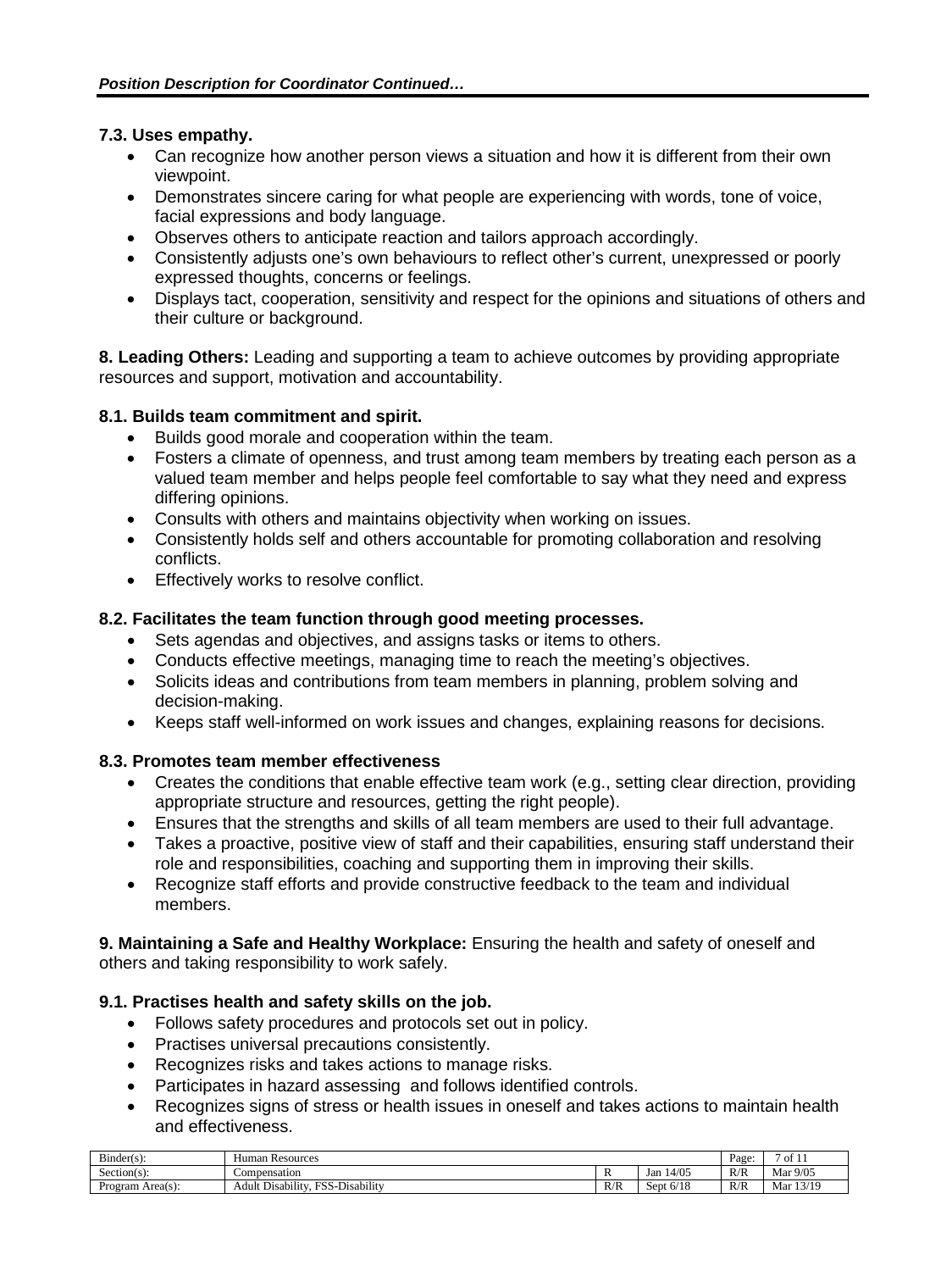• Refrains from causing or participating in violence, harassment or bullying.

### **9.2. Promotes health, safety and well-being of others.**

- Recognizes signs of illness, health issues, abuse or stress in the individuals one supports and follows up according to ASC policy and procedures.
- Supports individuals to learn about safe and healthy lifestyles and pursue goals the individual may have related to wellness.
- Adheres to ASC policy and procedure for safe administration of medication and personal health protocols.
- Ensures that all team members are trained and orientated to applicable hazard assessments and follow identified controls.

### **9.3. Addresses emotional health and safety of supported individuals**

- Recognizes signs of emotional distress in the individuals one supports and follows up effectively.
- Can track instances of important medical or behavioural responses over time and situations to determine whether a treatment or planned procedure is in need of review.
- Knows when to consult regarding access to specialized community resources to address health, safety and well-being issues of supported individuals.

**10. Professional Excellence:** Striving to reach a higher standard of performance through continuous learning and improvement.

### **10.1 Creates own measures of excellence**

- Creates professional goals that align with overall program and organizational outcomes.
- Identifies ways of meeting goals.
- Keeps track of and measures progress.

### **10.2. Takes steps to improve performance.**

- Knows the job requirements and actively works to maintain and upgrade relevant skills.
- Follows through from program or individual planning information to achieve desired outcomes.
- Works to achieve consistency in service development and delivery.
- Offers to take on tasks.
- Contributes recommendations and anticipates barriers to implementing these recommendations.
- Is persistent in finding better ways to do things, such as making suggestions that will improve a number of services or doing something better, faster, at lower cost, more efficiently.
- Attends, actively participates in, and successfully completes required training and professional development aimed at improving knowledge or skills.
- Asks mentors and supervisors to share best practices to help improve outcomes.

### **10.3. Plans and organizes own work to achieve excellence.**

- Identifies requirements and uses available resources to meet own work objectives in the most efficient and effective way.
- Organizes work priorities according to project and time management principles and processes.
- Monitors progress on work objectives.
- Creates and applies contingency plans to deal with unexpected events or setbacks.

| $\mathbf{r}$<br>Binder(s) | Human<br>Resources                                                                         |     |              |     | . .<br>8 of 11 |
|---------------------------|--------------------------------------------------------------------------------------------|-----|--------------|-----|----------------|
| Section(s)                | Compensation                                                                               |     | 14/05<br>Jan | R/R | Mar 9/05       |
| Program Area(s):          | $\cdots$<br>$\dots$<br>$\sim$<br><b>DOC</b><br>-Disability<br>Adult '<br>: Disability<br>້ | R/R | 6/18<br>Sept | R/R | 13/19<br>Mar   |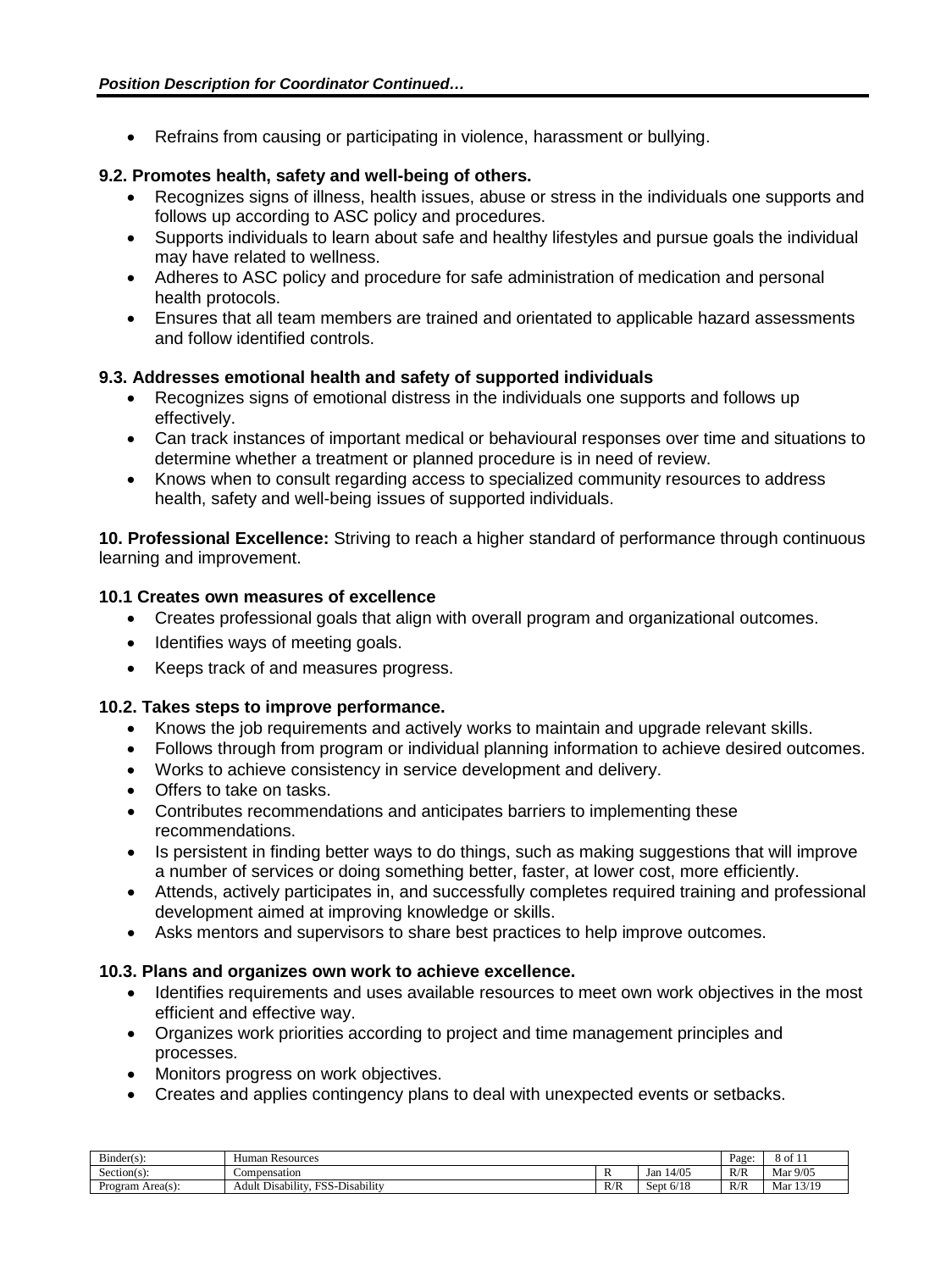Makes adjustments as needed to timelines, steps and resource allocation when there are setbacks and communicates changes to those affected.

### **10.4. Maintains professional composure**

- Plans ahead of time how to manage emotions or stress when challenging situations are expected.
- Avoids known triggers or behaviour(s) that commonly escalate emotional responses in a situation.
- Maintains composed body language in situations when one's opinions, recommendations or ideas are being challenged.
- Pays attention, recognizes and takes steps to control own negative emotional responses to situations and others (e.g., suggesting a short break to analyze or get a handle on own emotions, when appropriate).
- Pauses to reflect before acting so that one's own emotional impulses do not stop others from communicating honestly and fully.
- Acknowledges the concerns of others respectfully.
- Expresses differing opinions and disagreements with tact and sensitivity.
- Presents evidence/observations or explains reasons behind one's own opinions calmly and reasonably.
- Determines and uses the best response to deescalate an individual in a stressful or crisis situation (e.g., humour, empathic listening, explanations, etc.).

**11. Teamwork:** Working collaboratively with others (e.g., supervisor, co-workers, other professionals, guardians/family, individuals) to achieve common goals and positive results.

### **11.1. Participates as a team member.**

- Understands the team's goals, each team member's role and how they interconnect.
- Shares relevant experiences, knowledge, ideas and best practices with team members.
- Deals honestly and fairly with others, showing consideration and respect for their needs.
- Manages workplace conflicts and recognizes differences in opinions, beliefs and values.
- Meets commitments made to others.
- Maintains clean and organized shared work environments.

### **11.2. Encourages others' contribution to the team**

- Suggests or develops ways to maximize the engagement and contribution of all team members.
- Changes interaction style as needed to encourage others to participate in team processes.
- Acknowledges or gives others credit for their work.
- Learns from and builds on the good ideas of others.
- Encourages people to continue their efforts when they become discouraged.
- Mentors or provides guidance to facilitate learning.
- Encourages co-workers and teams to achieve a high standard of service excellence.

| $\mathbf{r}$ .<br>Binder(s) | Human<br>Resources                                                                 | Page      | -<br>' of 11         |     |             |
|-----------------------------|------------------------------------------------------------------------------------|-----------|----------------------|-----|-------------|
| Section(s):                 | Compensation                                                                       |           | 14/05<br>Jan         | R/R | 9/05<br>Mar |
| Area(s):<br>Program.        | $\cdots$<br>$\sim$<br>T00<br>$\cdots$<br>-Disability<br>. Disability<br>Adult<br>. | D/D<br>NN | 510<br>sept<br>-6/18 | R/R | 3/19<br>Mar |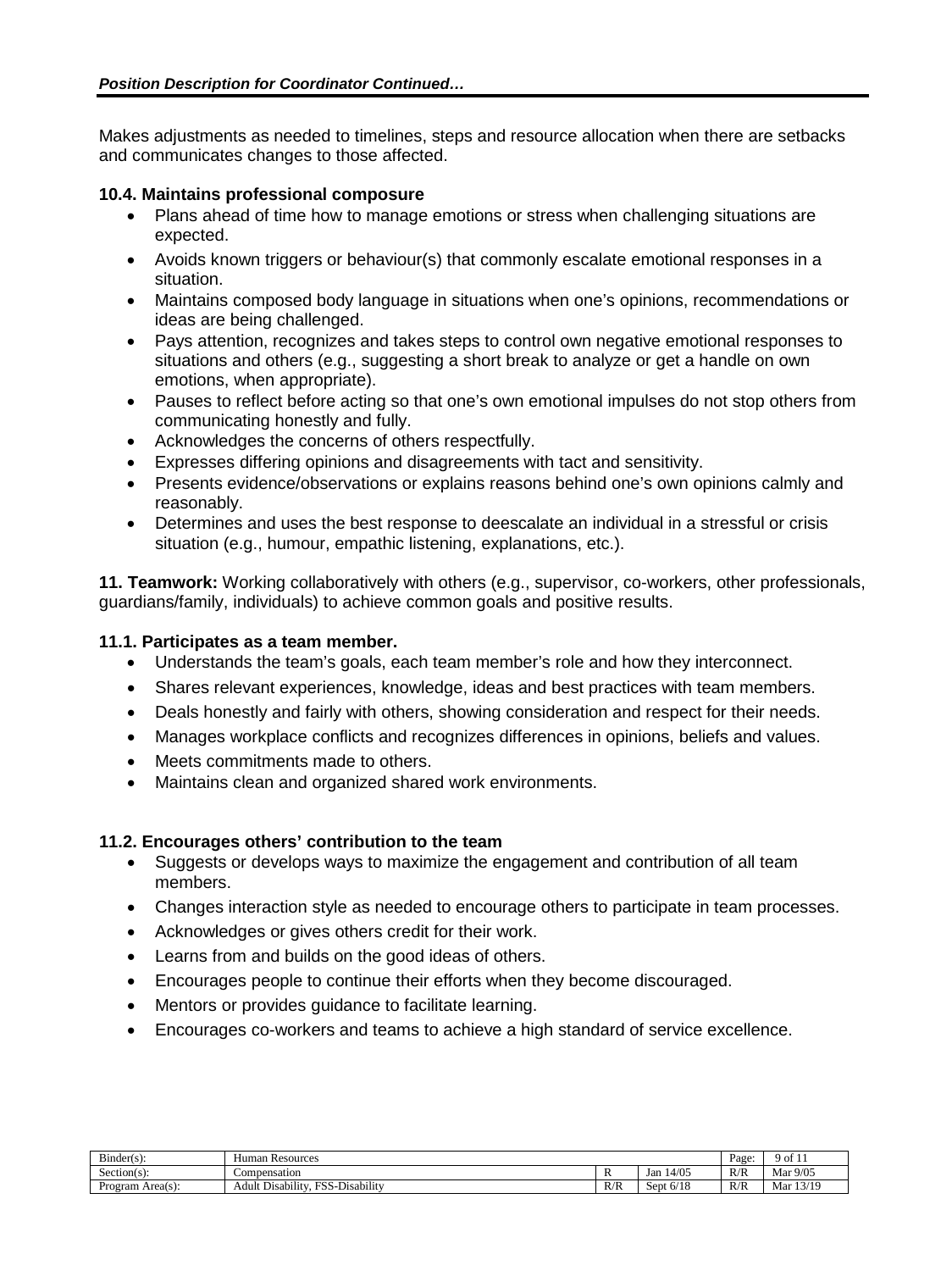# **11.3. Encourages team collaboration and success**

- Supports and encourages other team members to achieve objectives.
- Encourages others to share their experience, knowledge and best practices with the team.
- Encourages the team to openly discuss what can be done to create a solution or alternative.

# **12. Risk Management:** Identifying, assessing and managing risk.

### **12.1. Identifies possible risks in service provision.**

- Describes risks related to a person, situation or activity, including how likely or severe a risk is.
- Uses past experience, knowledge of mental health and disability, and an understanding of the individual to identify internal and external factors behind challenging behaviour for an individual.
- Recognizes situations and one's own actions that could trigger negative emotions (e.g., frustration, anger, anxiety, fear, sadness, depression) for the supported individual.
- Participate in and or facilitate Functional Behaviour Assessments and Risk Assessments, taking direction from other professionals and contributing to the assessments by sharing one's knowledge and experience.
- Plans for situations that could trigger negative emotions and challenging behaviour and how the situations can be managed to reduce their likelihood or impact.
- Can explain the relationship between risk assessment and service delivery plans.

**13. Values and Ethics:** Demonstrating attitudes and viewpoints that reflect personal integrity and a commitment to the principles that guide the decisions and actions of the profession, and ASC.

# **13.1. Demonstrates overall personal integrity and practises the fundamental values of ASC.**

- Demonstrates and models a commitment to ASC's ethics and principles though conduct, attitudes, viewpoints, and personal integrity.
- Demonstrates good work ethic by being on time, being prepared and informing those affected in a timely fashion if unable to meet commitments.
- Follows instructions, guidelines, procedures, policy, laws and regulations, asking questions if unsure of how to interpret and apply them.
- Takes responsibility for own actions, openly acknowledging their own errors of judgment without being prompted by others.
- Contributes to an open and safe workplace culture in which individuals and co-workers feel they may safely raise, discuss and address ethical issues.
- Demonstrates awareness of personal/professional boundaries and acts in accordance with ASC's workplace culture, values and policies.
- Demonstrates an understanding of the principles and limits of confidentiality in situations where personal information about others is involved.

# **13.2. Promotes values and ethics within the profession**

- Is aware of how the basic values of the profession apply to one's work and issues faced daily.
- Promotes discussion of how ethics and values apply to daily issues and the public good.
- Encourages others to follow all ethical standards.

| --<br>$B$ inder(s)<br>. . | Human Resources                                                          |           |                                    |     | $\sqrt{2}$<br>10 of |
|---------------------------|--------------------------------------------------------------------------|-----------|------------------------------------|-----|---------------------|
| Section(s):               | Compensation                                                             |           | 14/05<br>Jan                       | R/R | 9/05<br>. .<br>Mar  |
| Program Area(s).          | $\cdot \cdot \cdot$<br>F C<br><br>Disability<br>Disability<br>Adult<br>. | D/T<br>NN | $\sim$ 14.6<br>sor'<br>0/18<br>いしい | R/R | 12/10<br>Mar        |